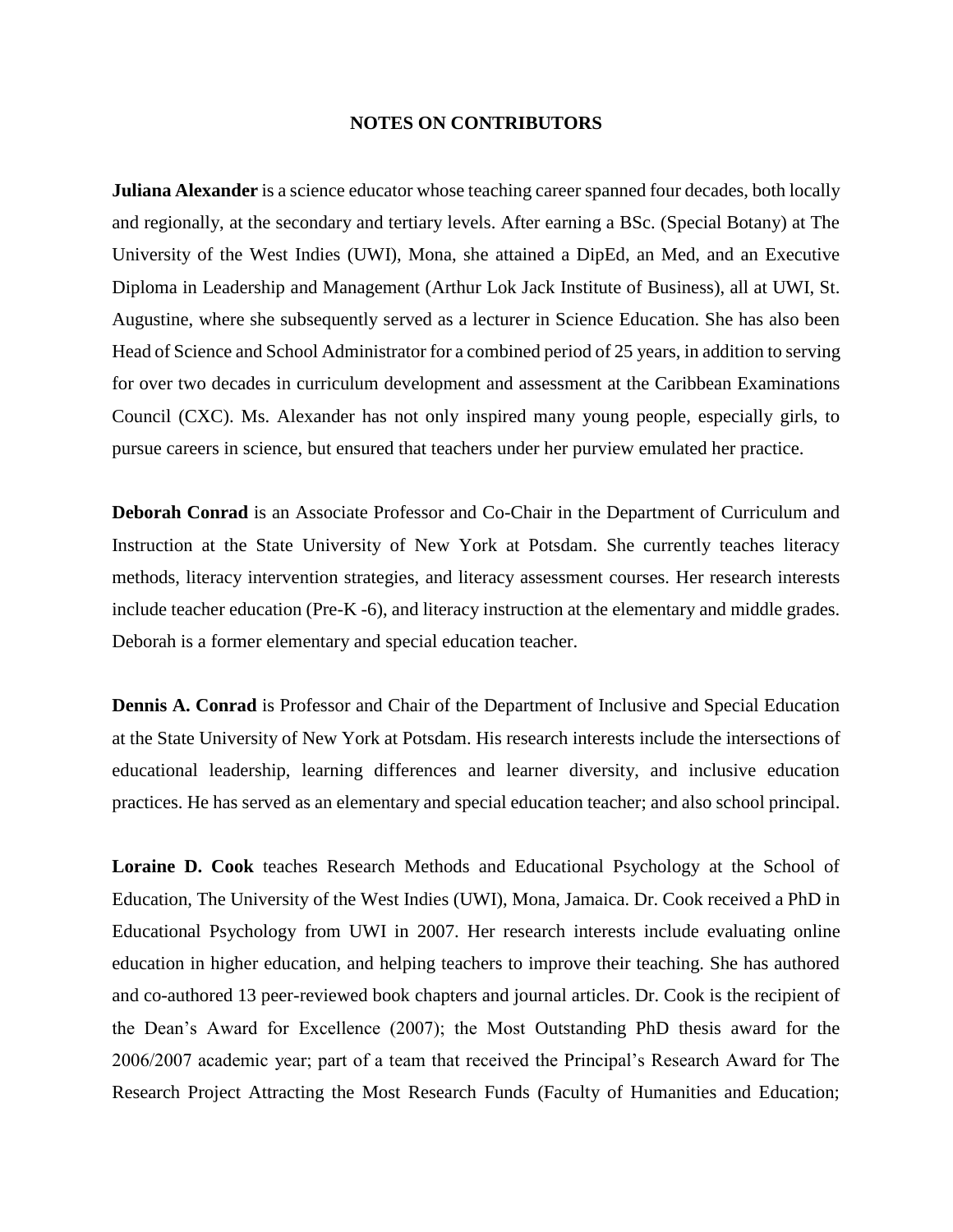January 2009); the recipient of the Fulbright Visiting Researcher Award (2011); and, recently, recipient of the Principal's Award for Best Research Publication (article). Dr. Cook has been a visiting scholar in Applied Psychology at New York University (NYU), and has conducted several workshops in Mixed Methods and Data Analysis.

**Raymond A. Dixon** is an assistant professor in the Department of Curriculum and Instruction in the College of Education, University of Idaho. He worked formerly as the Deputy Manager of the National Tool and Engineering Institute (NTEI) Heart/Trust NTA in Jamaica and as a Lecturer in the School of Technical and Vocational Education, University of Technology (UTech), Jamaica. One aspect of his research focuses on using verbal protocol analysis and conversation analysis to examine problem solving, particularly in STEM disciplines. He is a former Fellow of the National Center for Engineering and Technology Education (NCETE), and the Council on Technology & Engineering Teacher Education (CTETE) Leadership Institute, an affiliate of the International Technology and Engineering Educators Association (ITEEA). In 2015 Dr. Dixon was recognized by the Clearwater Economic Development Association (CEDA) for his leadership in improving North Central Idaho's understanding of manufacturing skills needed for future economic growth.

**Hart Edwards** retired as a Permanent Secretary in 2002 after 15 years in a succession of positions in that rank. Previous to that he had been a Ministerial Adviser and before that an executive at the Trinidad & Tobago Industrial Development Corporation, where he acted as General Manager. Since retirement he has been Adviser to the Minister of Labour and Small and Micro Enterprise Development (to 2006), and for four years to 2011, Chairman of the Trinidad & Tobago National Commission for UNESCO. Mr. Edwards has been Chair of the Working Group for InterReligious Studies (WGIS) since its inception, and is founder/director of the Foundation for Interreligious Studies of Trinidad & Tobago (FIRSTT). His interests include education, public affairs, international relations, technology, and innovation.

**Sandra Figaro-Henry** is an Educational Technologist at the School of Education, The University of the West Indies (UWI), St. Augustine. Her responsibilities include developing and conducting professional development workshops for staff at the School and teaching educational technology courses. With extensive interest and experience in blended and eLearning, ubiquitous and mobile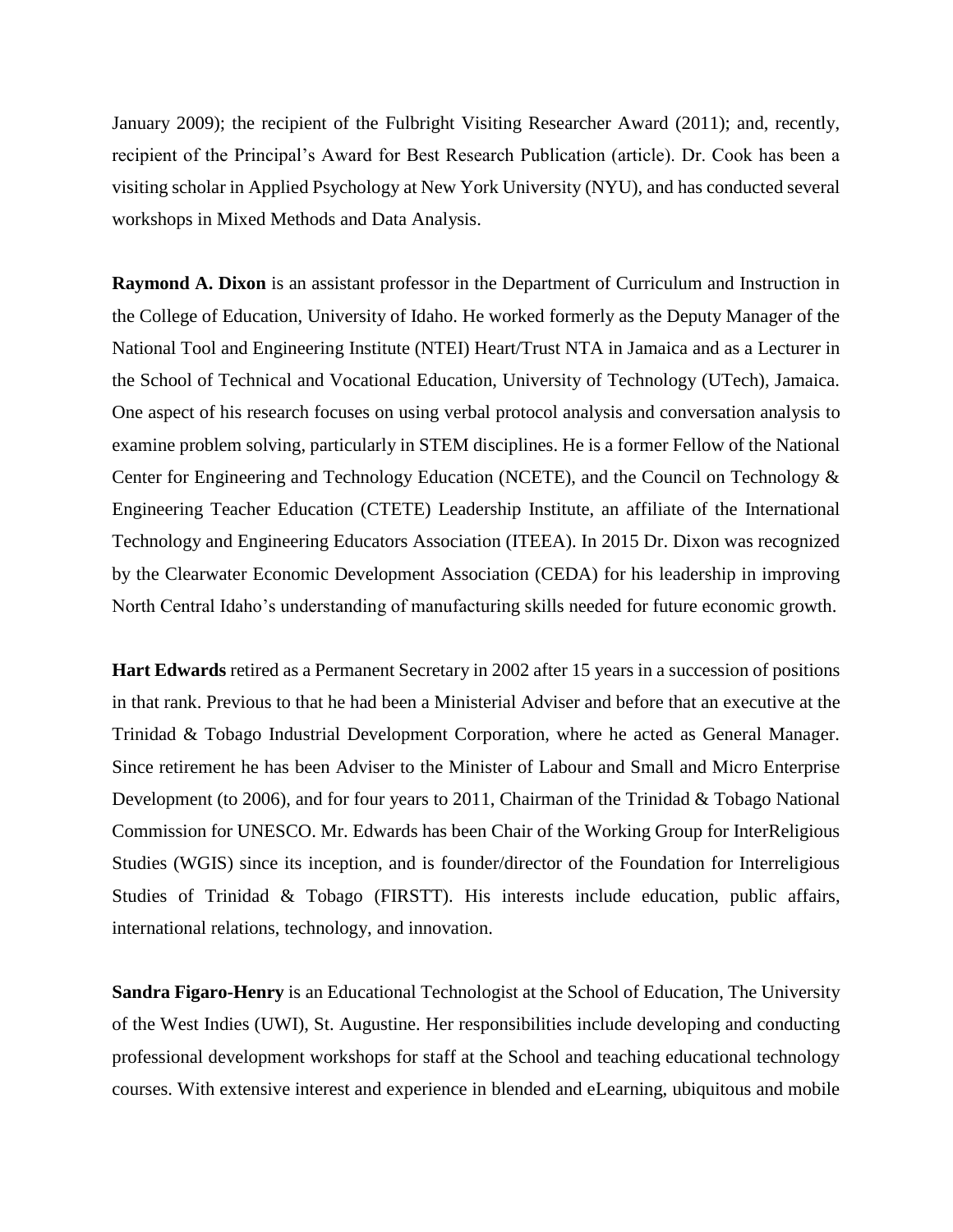learning, she continues to explore, present, and publish on technology integration issues in higher education. Mrs. Figaro-Henry holds an MSc. in Educational Technology from New York Institute of Technology. With over 30 years' combined experience in education and teacher education, she is committed to preparing educators for teaching with technology in the 21st century.

**June George** is a retired Professor of Science Education. She served for 30 years at the School of Education, The University of the West Indies (UWI), St. Augustine Campus in various capacities – lecturer, research fellow, senior research fellow, and professor. Over the years, her research work has been located largely in the areas of the intersection of science education and culture, teacher education, and assessment of student performance. Prof. George's research and development work with parents emerged as a result of the findings from the assessment of student performance research.

**Sandra Gift** has over 30 years' experience in the field of education. Her career spans the public service of Trinidad and Tobago; the international civil service (UNESCO); and higher education. For the past 13 years she has been Senior Programme Officer, Quality Assurance Unit, St. Augustine Campus, The Vice Chancellery, The University of the West Indies (UWI), where she manages the system of academic programme quality assurance reviews and evaluations. She is author of several published journal articles and book chapters on quality in higher education and on the intersection between education and the history of the Transatlantic Trade in Enslaved Africans. Dr Gift has received awards for most outstanding coordination, in the Caribbean, as National Coordinator for the UNESCO Associated Schools Project Network (ASPnet) (from UNESCO); for excellence in quality assurance in higher education from the Accreditation Council of Trinidad and Tobago; and for employee excellence and administrative leadership in her current portfolio at UWI. She is a member of regional and international higher education quality assurance professional networks; Trinidad and Tobago National Commission for UNESCO; Working Group on InterReligious Studies (WGIS); and Director of the Foundation for Interreligious Studies of Trinidad and Tobago (FIRSTT).

**Merle Hodge** is a retired Senior Lecturer of The University of the West Indies, where she taught academic writing, creative writing, and courses in West Indian and African-American literature.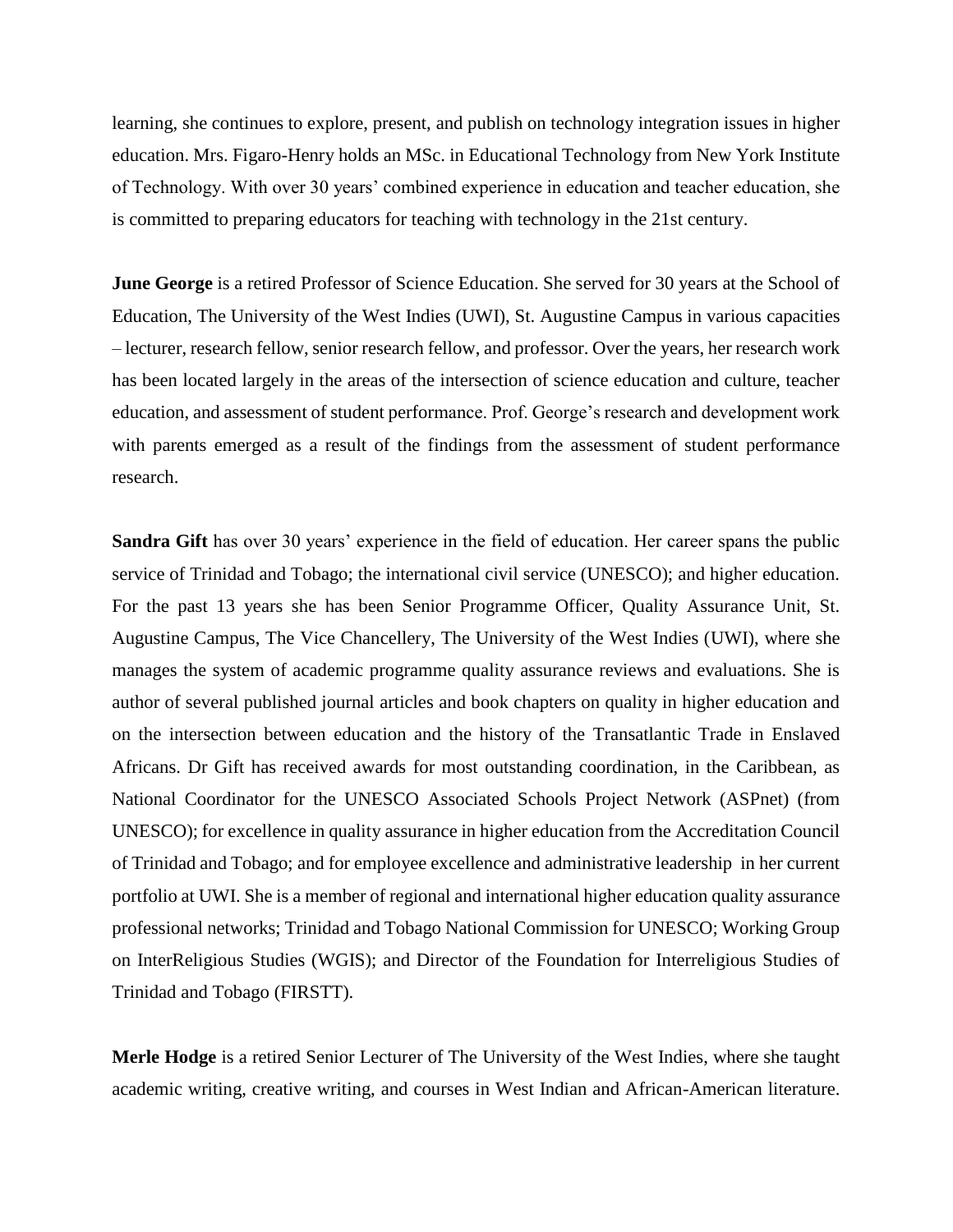She is a cultural and social activist, co-founder of Women Working for Social Progress (Workingwomen), and a writer. She has published two novels: Crick Crack, Monkey and For the Life of Laetitia; short stories; academic papers; articles in Caribbean and international journals; and a textbook, The Knots in English: A Manual for Caribbean Users. She is a member of the Working Group for InterReligious Studies (WGIS) core committee.

**Sharon Jacqueline Jaggernauth** is a holder of honours degrees from The University of the West Indies (UWI) at the levels of BA (Mathematics); Postgraduate DipEd (Mathematics); and MEd (Curriculum). She is currently a PhD candidate (Education) at The University of the West Indies (UWI), St. Augustine. Prior to joining the faculty as an Assistant Lecturer at the School of Education, she was a secondary school mathematics teacher for 14 years. She currently lectures in Mathematics pedagogy and content, and Research Methods in the BEd, the Postgraduate DipEd, and MEd programmes, using both face-to-face and online modes of delivery.

**Freddy James** is a lecturer in Educational Leadership and Administration at the School of Education, The University of the West Indies (UWI), St. Augustine, Trinidad and Tobago. Dr. James is a University of Warwick Postgraduate Research Fellowship Scholar, President of the Trinidad and Tobago Educational Leadership Management and Administration Society (TELMAS), and board member of the Commonwealth Council for Educational Administration and Management. Her research on educational leadership, school improvement and policy has been published internationally and locally. Her research interests include educational leadership, policy, change and improvement, school violence, and parental involvement.

**Madgerie Jameson-Charles** is the holder of a BSc in Psychology (The University of the West Indies); an MEd, Education for Employment (University of Sheffield, U.K), and a PhD in Education, Learning and Instruction in Higher Education (University of Otago, New Zealand). Dr. Jameson-Charles lectures at the School of Education, The University of the West Indies (UWI), St. Augustine in Fundamentals of Education Research, Educational Psychology, Cognition and Learning, and Health and Family Life Education. She is the Coordinator of the M.A. programme in Technical Vocational Education and Leadership, as well as an adjunct lecturer in Organisational Behaviour and Development (Arthur Lok Jack Graduate School of Business).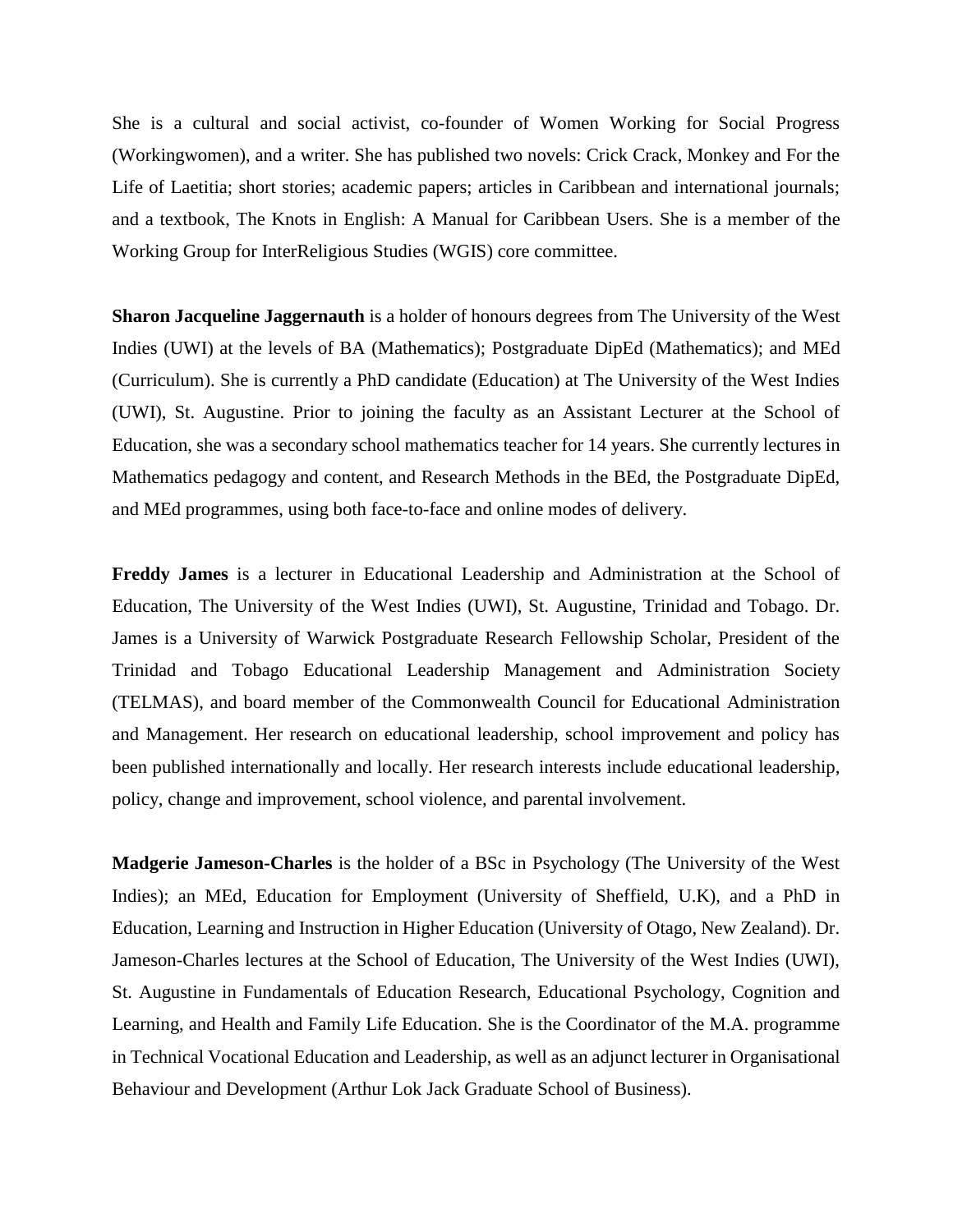**Rawatee Maharaj-Sharma** is a Lecturer in Science Education (Physics) at the School of Education, The University of the West Indies (UWI), St. Augustine, Trinidad and Tobago. Dr. Maharaj-Sharma coordinates the Bachelor of Education (BEd) programme. She previously lectured at York University, Canada for 5 years, in Physics and Astronomy.

**Hope Mayne** is the Programme Director of the Family and Consumer Studies programme at the University of Technology (UTech), Jamaica. She is also the Research Chair of the Caribbean Association of Home Economists (CAHE). Dr. Mayne is an advocate for the right to be educated. A classroom teacher for 9 years and a teacher educator for 14 years, education is her passion. Her research interests include teacher education, curriculum development, postcolonial agency, and urban education. She is a graduate of the University of Illinois at Urbana-Champaign; The University of The West Indies (UWI), Mona; and the University of Technology, Jamaica. Awards include finalist for the Maria Gratton International Award (2008); William Chandler Bagley Scholarship (2010); and McKinley Health Center's Special Populations Student Concerns Committee Notable Alumni Award (2012).

**Antonia Mohammed** earned her BEd – Special Education from The University of Trinidad and Tobago (UTT). Her teaching interests include folklore and the use of characters like the Midnight Robber in her culturally responsive teaching. She currently teaches at elementary school.

**Lisa M. Philip** is a graduate student at The University of the West Indies Open Campus. Her research interests include adult learning, students with disabilities, and culturally responsive teaching. She holds a BEd – Special Education from The University of Trinidad and Tobago (UTT) and currently teaches SEA students.

**Phaedra Pierre** is a lecturer in educational psychology at the School of Education, The University of the West Indies (UWI), St. Augustine. Her research interests include human development, especially adolescence and its impact on the functioning of youth in the school system; culture and education and how to improve the teaching/learning process; and the relationship between home and school and how that influences the school performance of youth.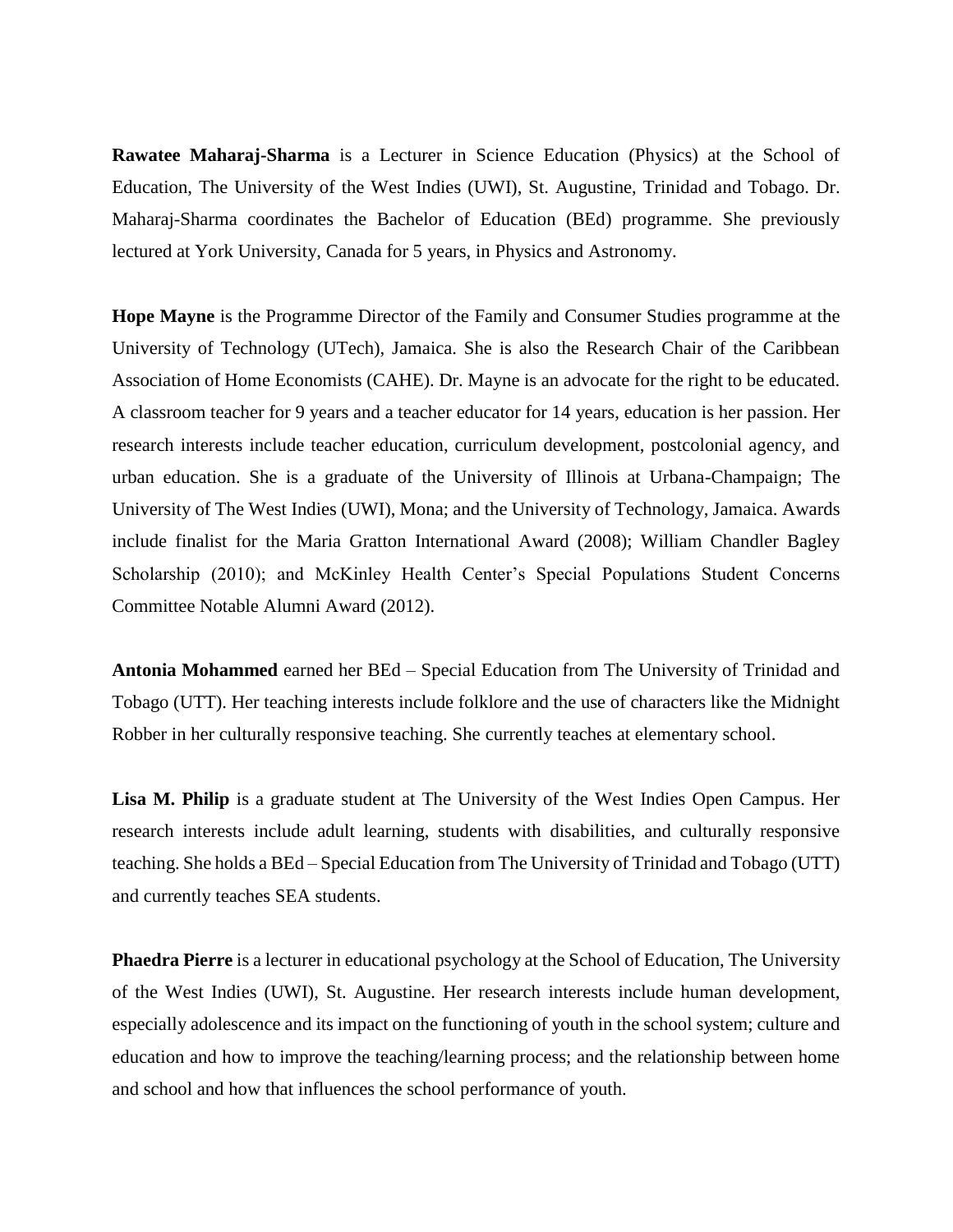**Dyanis Popova** is a doctoral candidate at Virginia Tech (US). She is completing studies in Multicultural Education and the Teaching of English as a Second Language (TESOL). She has taught in middle school and higher education classrooms in the US. Her research interests include critical pedagogy, social justice research, and diversity in education

**Ms. Susan Shurland** is the current Secretary General of the Trinidad and Tobago National Commission for UNESCO. She was previously employed (1990-2005) at the Institute of Marine Affairs (IMA), where she worked in the areas of environmental education, project management and planning, and public relations and marketing, both in the Information Centre and in the Technical Advisory Services Department. She also worked as coordinator of the IMA's Caribbean Marine Studies journal, being guided by the late Professor Julian Kenny, who was technical editor. Ms. Shurland holds a Bachelor of Environmental Studies degree, with a focus on Environmental Education, and a master's degree in Regional Planning and Resource Development, both from the University of Waterloo, Canada. She has certificates in Public Relations from The University of the West Indies' Institute of Business; in Marketing Management from ROYTEC; and in Multilateral Diplomacy and Green Diplomacy from the United Nations Institute of Training and Research (UNITAR).

**Grace Sirju-Charran** is a retired Senior Lecturer of The University of the West Indies (UWI). Her publication portfolio includes over 100 scientific papers, technical reports, and video presentations on Gender issues, Biotechnology, Bioethics, and Science Education. She is a member of the Trinidad and Tobago National Commission for UNESCO; the World Commission on the Ethics of Science and Technology (COMEST); the Bioethics Society of the English-Speaking Caribbean (BSEC); and the Working Group for InterReligious Studies (WGIS) core committee. Dr. Sirju-Charran has received awards for excellence in teaching, and her biography appears in Caribbean Women in Science and their Careers (NIHERST); and Women Scientists in the Americas (Inter-American National Academy of Sciences).

**Maureen Taylor-Ryan** is the First Vice President of the Trinidad and Tobago National Council of Parent-Teacher Associations Inc. (NPTA), which she represented with the President, Zena